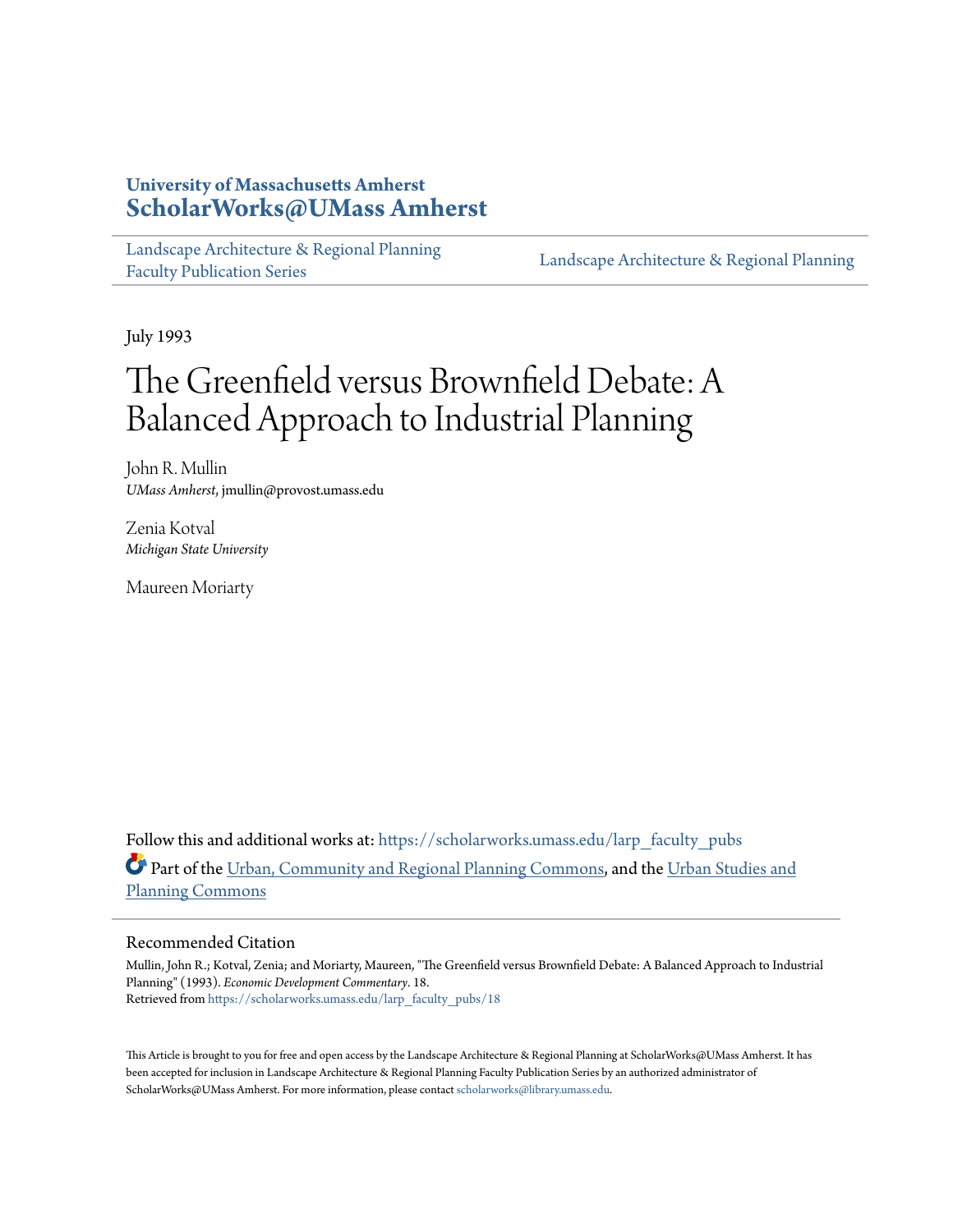## **The Greenfield versus Brownfield Debate**

By Zenia Kotval, Maureen Moriarty and John Mullin

## **A Balanced Approach to Industrial Planning**

*Across the United States, mill towns and industrial communities, the "brownfields", have been experiencing rapid disinvestment as manufacturing and service firms increasingly move to suburban industrial parks, the "greenfields". This locational trend has been intensified over the years by our policies and regulations for industrial development. Is this shifting balance a desired result of our policies? The authors believe this trend has had negative effects on both the center cities left behind, as well as on the communities which are being developed. Analysis of the "Greenfield – Brownfield" debate can assist economic development planners in promoting balanced industrial growth. This article analyzes the present difficulties of inner city development, investigates the reasons for increasing greenfield locations of industrial and office parks and explores strategies to create a balanced approach to industrial planning.* 

 Over the past ten years, the American industrial landscape has been changing as never before. It is estimated that over two-thirds of all American office facilities are located not in the inner cities, but in the suburbs. The symbol of industrial development has become, not the mill, but the "corporate campus" complete with jogging trails and wooded areas surrounding these new manufacturing sites. The mill town is in danger of becoming a mere chapter in the history of industrial civilization. Where once development occurred in the urban "brownfields" of the country, steady growth has been found in the suburban "greenfields" of planned, low density, finely manicured industrial parks.

 This article explores the factors behind continued disinvestment within urban areas as well as the increased pressures on the suburban areas in which manufacturers are establishing themselves. The analysis draws on the experience of the authors, who have worked extensively throughout the mill towns of the Northeast, including Manchester, New Hampshire; Cumberland, Rhode Island; and the Massachusetts communities of Uxbridge, Holyoke, Chicopee and New Bedford, as well as suburban communities within Michigan, New York and Pennsylvania.

 The article begins with an analysis of the present difficulties of inner city industrialization. It proceeds to investigate the reasons why the greenfields of suburbia have become the locations for new development. A third section depicts the negative effects of suburban industrialization. The article concludes with a commentary on the future locational trends of industrialization, as well as recommendations and strategies for achieving balanced growth in America's suburbs and cities.

## **Meeting the Needs of Modern Industrial Production – The Limitations of the Inner City**

 The mill towns and urban areas of the Northeast, indeed in all of the United States, stand as a symbol of the early twentieth century American Dream. They were the places where people lived and realized the results of the Industrial Revolution. The city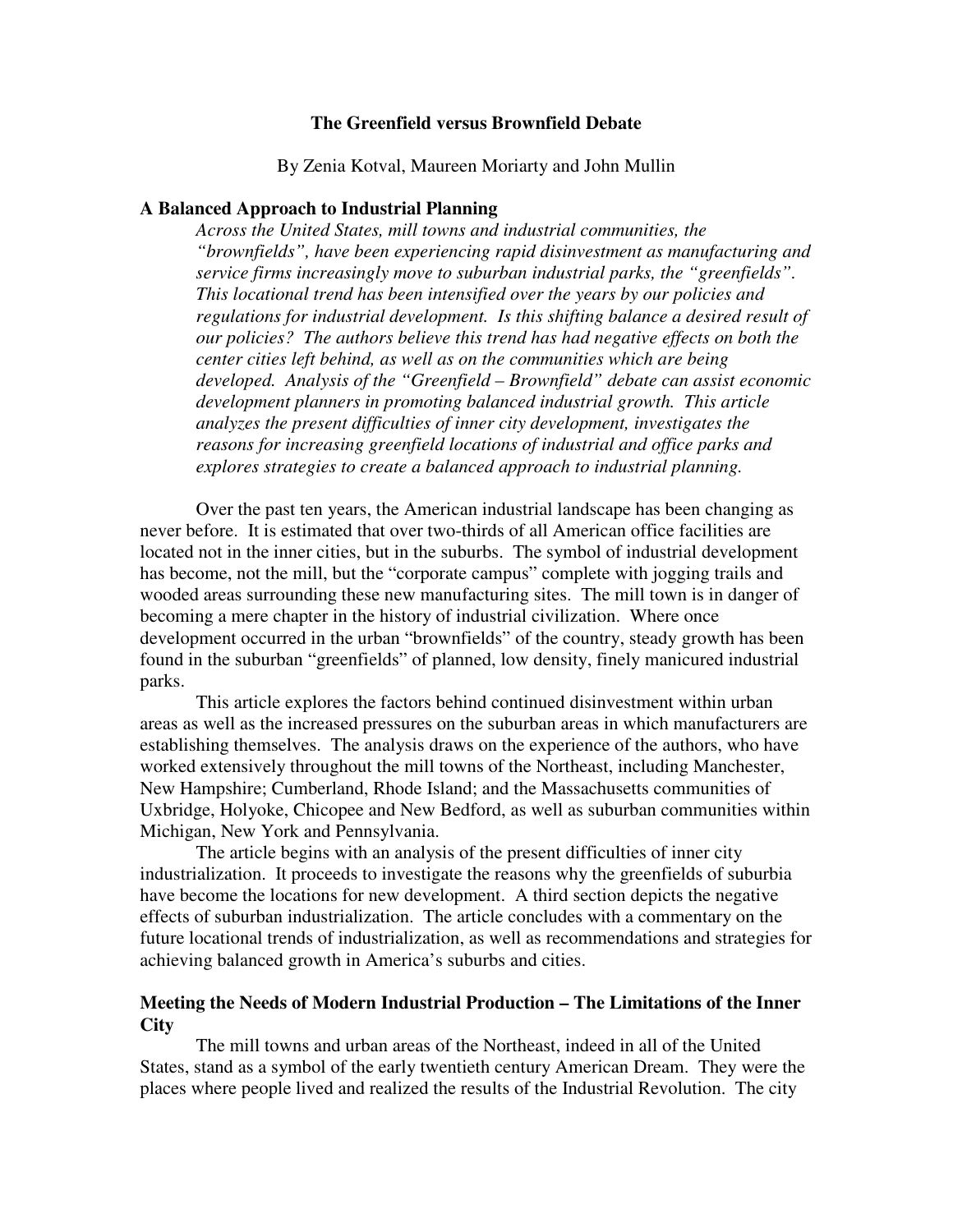stood as the heart of manufacturing activity; a place where multi-storied mills produced their goods. Here, the requirements for production were water, for both energy and transportation, railroad lines and a plentiful supply of mill housing for its workers.

 Today, the needs for modern manufacturing are vastly different. Most manufacturers require single-story facilities with wide, easily accessible bays. They require state-of-the-art telecommunications and adequate infrastructure and roadways. Perhaps they require warehouse facilities nearby. This differs radically from mill sites, which are characterized by several floors, rather than one level. Perhaps lift capacity is limited by outdated freight elevators. Chances are that the narrow bays of the inner city mill are accessed by narrow roads, which in turn hinder transportation to and from the facility.

 In addition to the limitations of the physical structure of the mill is a severe lack of available, developable industrial land for new or expanding industries within the city. Criteria which many developers and planners adhere to when selecting industrial land include:

- At minimum, a 100 acre site;
- Availability of water and sewer;
- 15-minute commute to the nearest major roadway; and
- Access to an airport within 30 minutes.

Keeping this criteria in mind, if one were to seek out potential industrial parcels in the four counties of Western Massachusetts, only one parcel greater than 100 acres would be located in the region. This lack of developable land is particularly acute in the Northeast, which is characterized by dense, built-out inner cities.

 The third obstacle to inner city industrial development includes a myriad of governmental regulations and land use policies which, taken together, promote an antibusiness climate which makes investment within traditional mill towns an unattractive alternative to suburbia. Some of these regulations and policies include:

• Occupational Safety and Health Administration (OSHA) Regulations

OSHA requirements mandate that mills be free of asbestos, which is more the exception than the rule in most buildings. In addition, the majority of freight elevators within inner city industrial facilities are outdated and cannot meet the needs of modern production or safety requirements.

• Environmental Protection Agency and 21E (Superfund) Sites

The vast majority of manufacturing facilities have hazardous wastes or chemicals which can be found in or around the structure. In most states, these sites are not eligible for loans on buildings for sale until they are "clean". However, the costs of environmental clean-up are so high that owners will often leave the site as is, leaving many mills abandoned for years.

• The Americans With Disabilities Act (ADA)

The ADA enforces accessibility requirements for persons with disabilities. For mill buildings, extensive ramping, as well as the installation of modern elevators are often too costly for manufacturers.

• Housing and Urban Development (HUD) Flood Plan Regulations

Many mills are located in areas which have been designated either 50-or 100-year flood plains by HUD. With such a designation, financial lenders are reluctant to provide funds for facilities which are for sale or seeking to expand.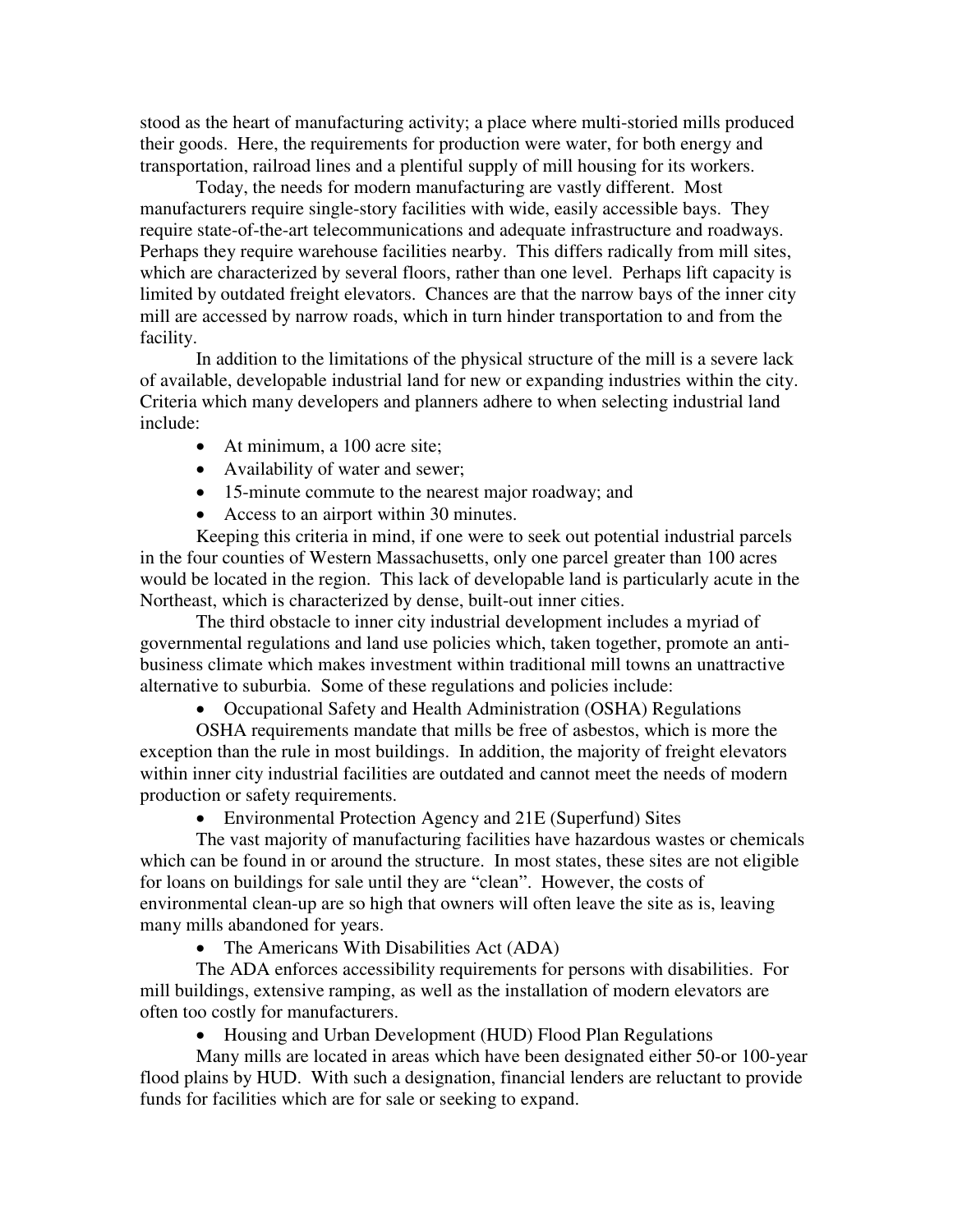• The National Register for Historic Places

The National Register was established to preserve the nation's industrial heritage through the protection of historic industrial structures. However, the Register can unwittingly contribute to the decay of these buildings. Efforts to modernize can be halted on the grounds that physical or structural changes might serve to denigrate these buildings' historic character. This conflict becomes particularly acute when federal dollars are requested for structural improvements and the mill is listed on the National Register. However, unless a mill is "moth-balled", a vacant structure will eventually decay, leaving it of little use for future generations to enjoy or utilize.

• Non-Conforming Uses in Local Zoning Regulations

Non-conforming uses are those uses which are inconsistent with the uses prescribed by zoning regulations. In recent times, planners have come to recognize that these non-conforming uses might remain indefinitely. In an effort to phase them out, administrative procedures prohibit changes in use or expansion efforts. In addition, even if a mill is not a non-conforming use, those sites which are surrounded by residential neighborhoods may result in "nuisance" cases brought by land owners to combat manufacturing activities which may endanger the health or safety of residents.

 Though these regulations were designed to protect the structural integrity of the mills, as well as the safety of those living around them, the end result is that revitalization of these potentially useful facilities is being deterred.

 These factors taken together – limitation of the mills for modern production practices, lack of availability of developable industrial land and stringent environmental regulations – contribute to an overall image problem for inner city industrial development. Yet there are several examples of old factories in mill communities which have proven to be not only attractive, but as functional as suburban manufacturing facilities. One need only look at the Massachusetts sites of Digital in Maynard and NyPro in Clinton to see successful adaptations of old structures for new industry. One, however, can dispute the fact that given the choice between old industrial sites and new suburban settings, for quality of life and cost savings, greenfield development is an attractive alternative.

#### **Greener Pastures for Industry – An Exodus to the Suburbs**

 Where the inner city is constricted in terms of the limitations of structure, infrastructure, space and governmental support, suburbia offers tasteful single-story facilities, acreage and state-of-the-art infrastructure. Thus, the greenfield industrial park has become the place where Americans want to work. Indeed, new industrial centers are springing up across the United States, complete with their own regional shopping centers and recreational amenities. These low density, well planned, typically "clean" manufacturing facilities are welcome in many communities for their addition to the tax base and creation of new jobs. This trend has been stimulated, in part, by subsidies from state government.

 A recent review of grants to Massachusetts cities and towns shows suburban communities receive a majority of state funds earmarked for industrial expansion. This favoritism can be found in the allocation of federal highway funds and environmental protection funds for upgraded sewage disposal, all of which often favor suburban areas.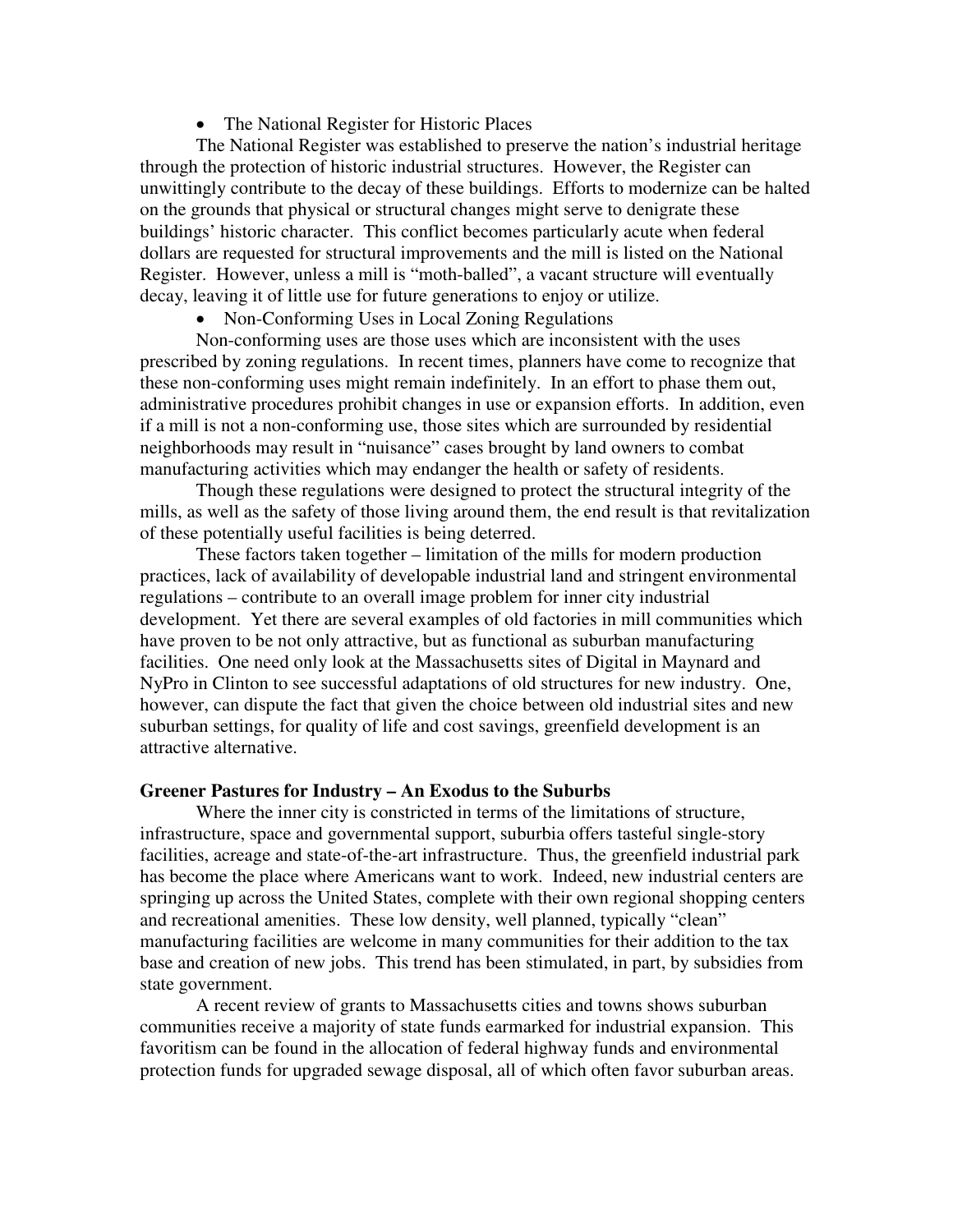Yet, the very factors which have drawn industry to the suburbs – quality of life, open space and affluent neighborhoods – have had negative effects both on the community itself and on the center cities which have been left behind.

## **Negative Impacts of Greenfield Development – Trouble in Paradise?**

 Anyone who has visited Boston's Route 128, North Carolina's Golden Triangle or the Silicon Valley in California will marvel at these symbols of modern industry. Rather than billowing smokestacks and images of pollution, the image of the machine in the garden is evoked. Yet, this draw to the suburbs has come with immense social and economic costs to both the old and new sites of industrial development.

 Many suburban communities, prior to both residential and economic development, enjoyed a rich tradition of agricultural production. Despite the fact that many working farms have not been as profitable, as perhaps an industrial site might be, there are an abundance of viable working farms. These farms can serve to maintain this history of agriculture as well as to provide a regional source for agricultural products. In addition, this open land contributes to a sense of escape from the pressures of urban life. The recent trend toward decentralization of cities has resulted in a seemingly endless spread of development.

 This spread of development, particularly business and industrial, has drawn a relatively affluent population, looking to purchase homes close to their new places of work. In effect, this parallel exodus of jobs and people from the city has left behind those who cannot afford the high-priced, single-family detached homes of the suburbs. This alternative for many poor, minority or single-parent households is to commute long distances for the jobs which have been displaced from the city. This is dramatically exemplified in the Silicon Valley as the lower paid production workers in the semiconductor industry have been pushed to the edges of the Valley and endured up to three hours of commuting per day.

 A second negative aspect of the implementation of greenfield industrial development strategies is that subsidies to encourage this kind of development occur at the expense of older, industrial communities. In Massachusetts, this was dramatically illustrated in a battle for federal funds between the affluent, college town of Williamstown and the adjacent mill town of North Adams. North Adams, a city in severe economic decline for over two decades, requested funds for several economic development initiatives. Williamstown requested federal funds to develop an industrial park of superior design and characterized by low density development. All of North Adams' requests for funds were denied, while Williamstown proceeded with the industrial park.

 A third negative consequence of greenfield development has been the proliferation of increased suburban sprawl in light of low density zoning restrictions. It is not uncommon to find lot coverage below 20 percent, meaning that 80 percent of a greenfield site is not developable for industrial space. Thus, there is the never-ending search for new land and new space. This sprawl has lead to the creation of so-called "Edge Cities" which are characterized by suburban to suburban connections rather than suburban to center city connections.

 A final drawback to suburban industrial development has been favoritism of "clean" industries over "heavy" industry such as steel, chemical or other manufacturers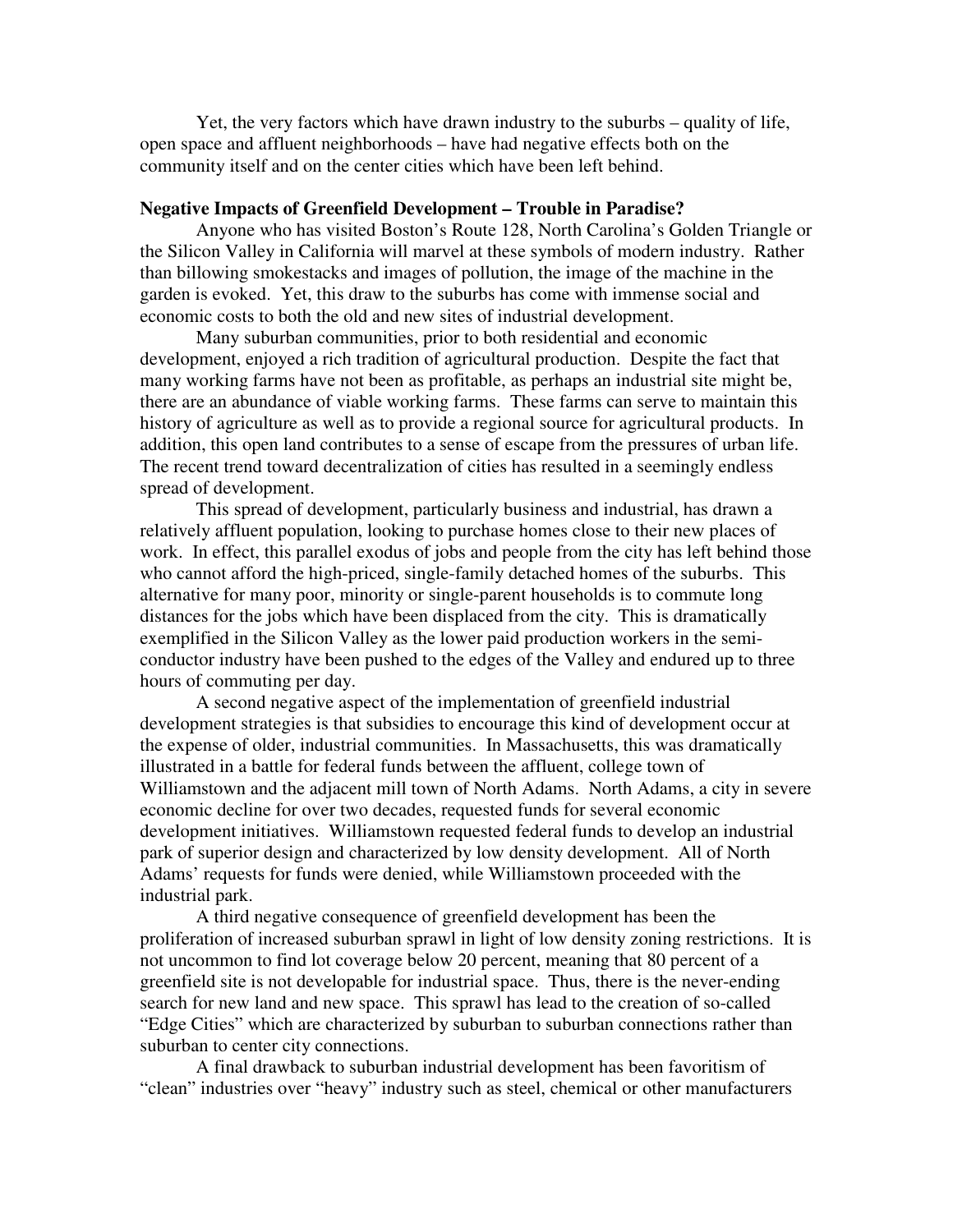which may be perceived as "dirty" by the host community. Clearly, the company which enjoys a strong reputation as a corporate leader and that employs well-educated white collar workers will be courted by developers of suburban industrial parks. The underlying concern within all of these consequences of greenfield development is the issue of equity – both for manufacturers and for the people who work there.

## **Moving Beyond the Greenfield-Brownfield Debate – Strategies toward Balanced Development**

 From the previous sections, it is clear that changes in our political, social and economic fabric are creating changes that few of us expected. No government at any level has espoused a policy of industrial decay in our urban centers. No community leader has advocated the destruction of active farm land for industrial or commercial uses. And similarly, few private industrialists have accurately predicted the influence of new production techniques, social legislative enactments or world wide competition on the location of the American manufacturing firm. Yet, we have a full scale exodus from urban areas. We have the continued loss of farm lands. And our manufacturers are constantly looking to locate in new areas where efficient production, low cost labor and inexpensive transportation opportunities exist.

 Inevitably, the results of all this activity is the unintentional dispersion of manufacturing to both suburban and rural areas. Ultimately, this dispersion will have serious effects for both the greenfield communities and the industrial centers which have been left behind. The destruction of agricultural land, open space, recreational areas and residential communities will be paralleled by a decline in positive economic growth, full employment and quality of life for traditional manufacturing cities. The search for newer, greener sites will result in the deterioration of the center city – and eventually change the face of the American landscape.

 Through the employment of regional strategies, balanced approaches to greenfield and brownfield development can reverse the trend toward suburban sprawl. Following are a list of some practical strategies which planners and community leaders may utilize to encourage sound industrial and economic growth.

**Development of Regional Strategies.** As industrial development is far from insular and is dependent on regional resources for labor, material and markets, regional strategies provide a mechanism to better plan for industry.

 This absence of regionalism is of particular concern in New England states. The strong tradition of Home Rule and control over local development, through maintaining community autonomy, has contributed to scattered growth and serves to limit tax revenue.

 A good illustrative example of this phenomenon is the planning process involved in preparing a regional or county-wide Overall Economic Development Program (OEDP), a requirement for certain federal Economic Development Administration (EDA) grant moneys. In New England, the process works fine until one gets to the prioritization of projects and the implementation plan. At that point, the regional coalition of towns and cities practically breaks down as communities (and their political leadership) would rather see to their own parochial interests than that of the entire region.

 This idea of regionalism is less of a concern outside New England where county government is strong and regional planning agencies have greater powers and authority.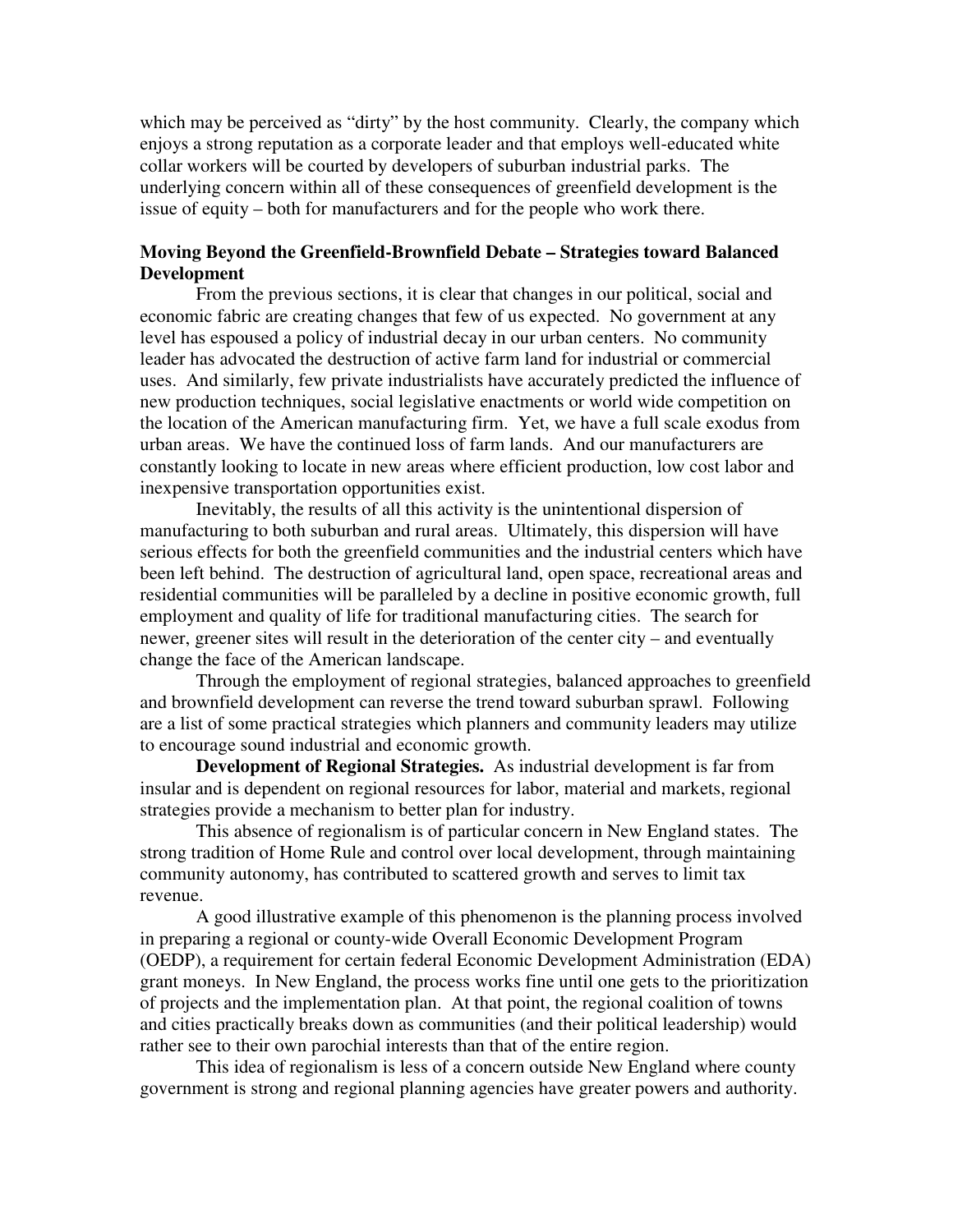Regionalism needs to be re-examined throughout the country and there needs to be a concentrated effort to move away from the "beggar thy neighbor" attitude so prevalent in our communities.

**Comprehensive Environmental Clean-up.** One of the strongest deterrents to reusing older industrial buildings or sites in inner cities is the environmental clean-up procedure. This is not only an expensive task but is also very time consuming. Furthermore, the burden of the clean-up lies entirely with the current owner of the property.

 Often times these owners do not have the money necessary for the clean-up and are unable to either refinance or sell their property. Their only option is to abandon it.

 The reuse and clean-up of these sites are of importance to the community in which they are located. Reuse and clean-up are also important to the bank or financial institution that holds the paper as well as the owner who would like to sell or reinvest. Due to these factors, there is need for a joint effort on the part of the state, the community, the bank and the owner to see that the process is carried out in a timely and efficient manner.

 Although Massachusetts has one of the most stringent hazardous waste clean-up laws (21-E) in the country, the state is currently looking at ways to cut the costs as well as authorize private environmental engineers to certify the extent of clean-up required. This will expedite the process.

 It is crucial that policies and land use regulations be established to encourage companies to clean-up hazardous sites on the premises. As long as manufacturers know they can simply abandon a contaminated site, older manufacturing facilities will remain unavailable for potential new investment and modernization.

**Reparcelizing of Urban Industrial Land.** Most industrial parcels in either center cities or mill communities are too small to accommodate new manufacturing or expansion of existing manufacturing. Furthermore, the current allowable floor to area ratio is around 20-30 percent in most communities as compared to 80 percent when the original lots were divided or the mills built. Industrial buildings are now one or two stories high as compared to the four-story mill complexes. Therefore, industry today needs more land for the same size of building than it did in yester-years. This is practically impossible to get in inner cities.

 Reparcelization powers enable the communities to consolidate small lots to form a bigger workable parcel. Reparcelization also allows a community to acquire, by eminent domain, parcels of land that are crucial to the area's revitalization plans. In Springfield, Massachusetts, for example, the city through a selective demolition program hopes to make older properties that are structurally and environmentally sound, but do not have room to expand or adequate parking, economically viable once again. Reparcelization can thus serve to maximize allowable density on urban land.

**Investment Credits for Inner Development.** Industry should be provided with positive incentives to invest in urban areas rather than simply move to the suburbs to construct new facilities. Municipalities can offer a number of investment credits, including:

a) Tax incentives to encourage environmental clean-up of "dirty sites". As mentioned earlier in this article, environmental clean-up costs can be exceptionally high and incentives such as accelerated depreciation on the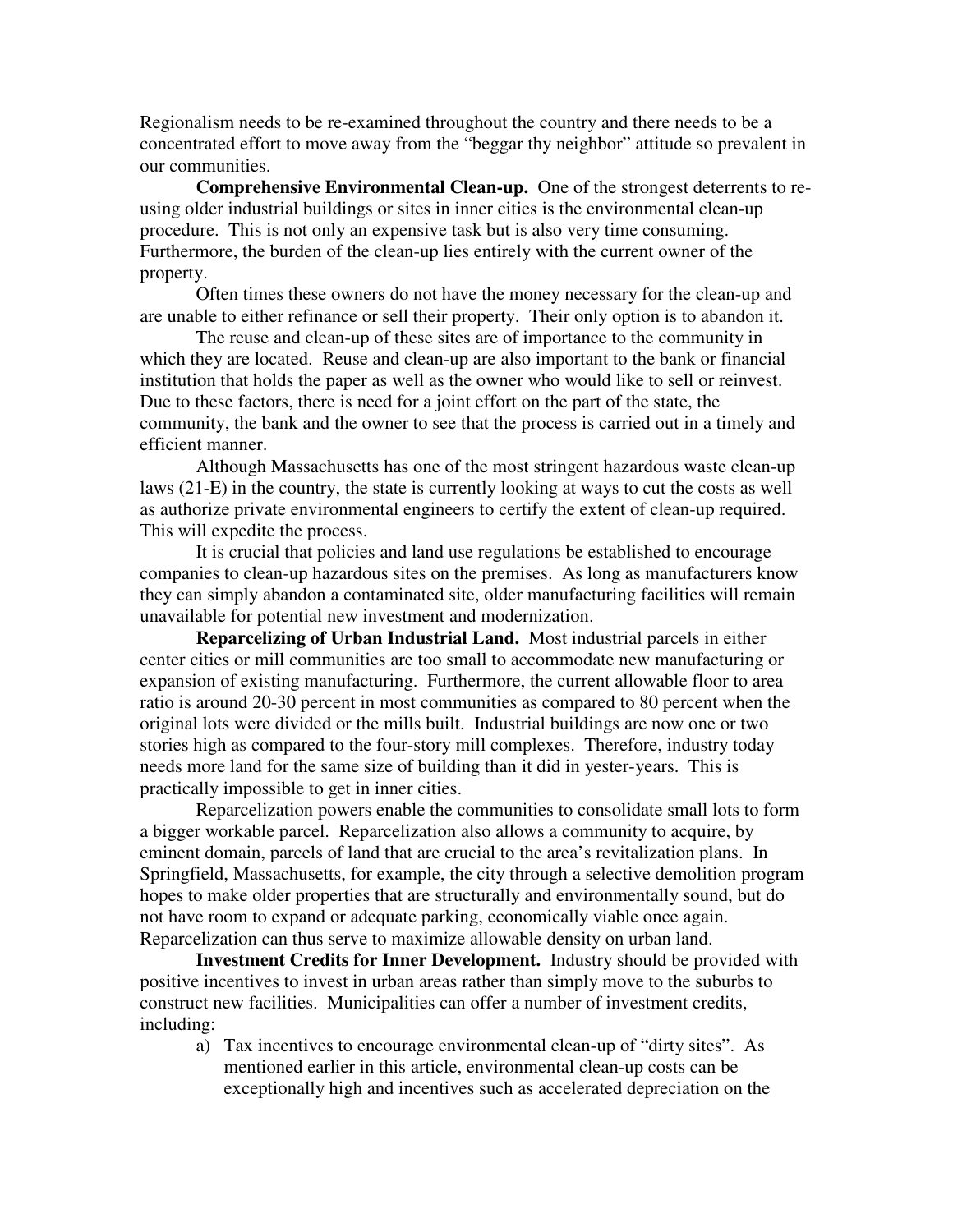improved property, a cap on new assessments, or tax abatements could provide the encouragement needed for a developer or owner to make the necessary financial commitment.

- b) Tax abatements for a period of years to encourage sustained investment. Revitalization tax credits or tax abatements could be used as incentives to urge developers to improve and take pride in their property and the surrounding area.
- c) Creation of "Betterment Districts" in targeted areas. This allows a portion of the property tax, paid by property owners in the district, to be reinvested within the district itself. Public improvements and need, for example a much needed parking garage, could be funded through this set aside money.
- d) Tax Increment Financing. This program works much like the "Betterment District" program in that the portion of increased tax revenue, collected due to improvements in property value, is redirected to the property owner. This may take the form of a tax abatement or be reinvested in the area such that it benefits the owner.
- e) Historic preservation and façade improvement. The availability of Community Development Block Grant (CDBG) funds for façade improvements or Historic Preservation funds for beautification purposes will contribute to the creation of a more pleasing environment in which development of all kinds might flourish.

## **Linkage Policy**

 Boston, Massachusetts, instituted its affordable housing linkage policy through an amendment to its zoning code in 1983. The city is still committed to ensuring that every neighborhood in the city benefits from economic growth. Boston's linkage policies are based on the premise that there should not be a division between economic growth and economic justice.

 During the 80s, linkage provided more than \$16 million toward the creation of more than 8,000 affordable housing units. As of last year, developers of 41 major commercial projects have committed to pay over \$76 million in linkage programs, in Boston, over the next decade. These programs are presently geared toward providing affordable housing and job training. Developers pay \$6 per square foot. Of this amount, \$5 per square foot is used for housing and \$1 for job training. The payment period for housing linkage is seven years, and job training linkage is due over a two-year period.

 The Boston Redevelopment Authority is now recommending a change in the formula to provide \$3 for job training, \$2 for housing, and \$2 for neighborhood health centers as health care and job training may be more critical than Boston's housing crisis.

**Targeted Policies for Manufacturing Growth.** Older industrial communities can select critical areas in decline and create investment packages from the variety of Community Development Block Grants, federal EDA grants and Environmental Protection Agency funds which may be available.

 Urban enterprise zones have been used successfully in parts of Connecticut and in Philadelphia as vehicles to stimulate recovery in designated areas. Normally, an enterprise zone is a targeted economic opportunity area where a variety of inducements and financial incentives are in place. These could take the form of tax abatement for five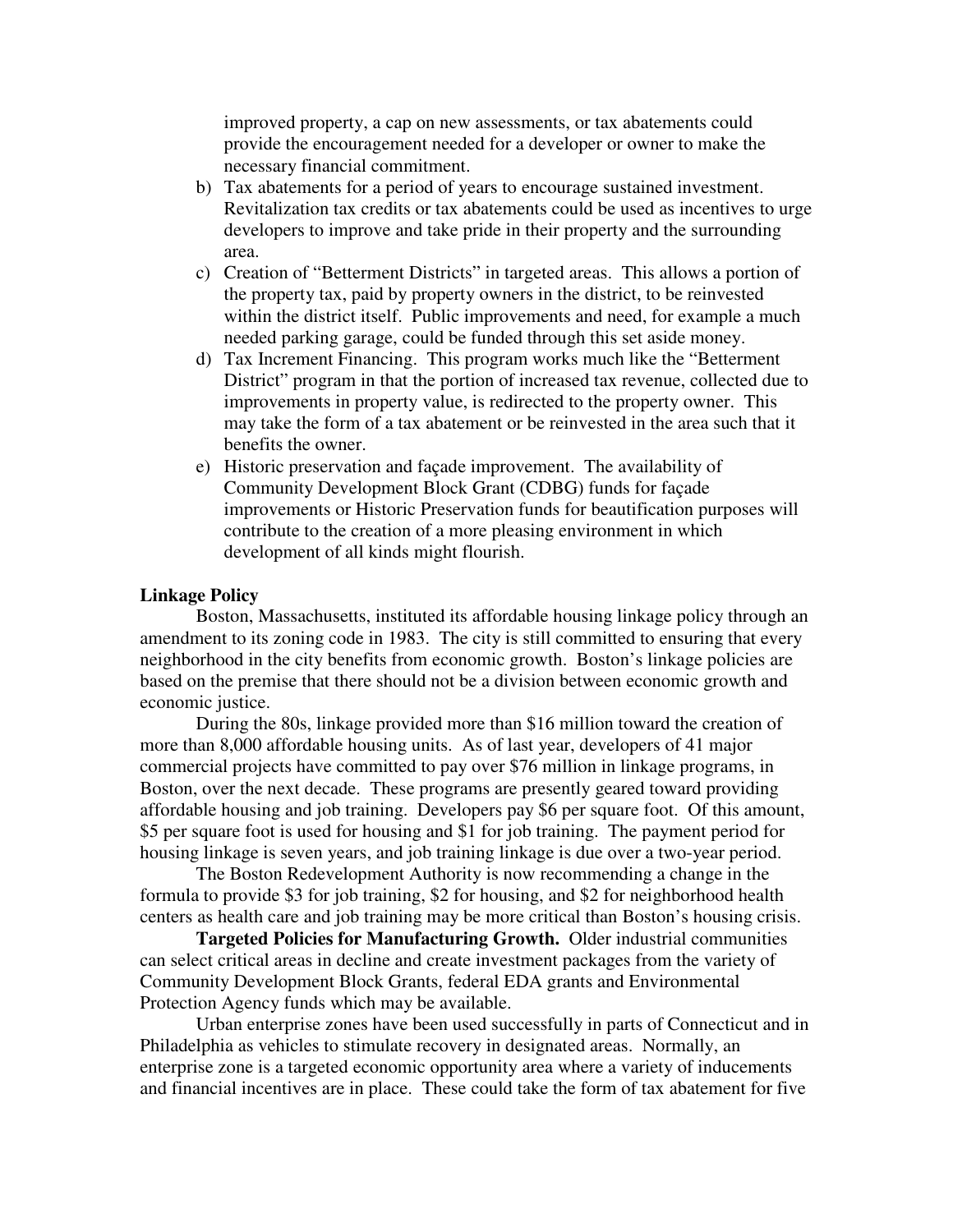or ten years, accelerated depreciation, grants and programs for venture capital, gap financing or loans for equipment and other capital expenditures.

 The Massachusetts Executive Office of Communities and Development (EOCD) has recently passed legislation on Enterprise Zones and Economic Opportunity Areas (MGI, Chapter 19). Initial approval for 20 zones across the state for the first year has been granted. These designated zones will be recipients of additional state grants and investment packages. These incentives are considered as positive steps toward the retention of city jobs as well as the promotion of job growth, particularly for minority business owners.

**Linkage Programs.** The implementation of linkage programs allows for Greenfield development to occur as well as retain inner city manufacturing and business. Linkage programs put a premium on greenfield development whereby developers put a certain increment of their investment back into the center city areas of decline.

 How could this work? In a most basic sense, it would require cities and regions to first identify and protect brownfield areas that are of prime industrial significance. Most likely, these would be in built-up areas where infrastructure is already in existence, where labor is close by and which can be easily accessed by truck, rail and air services. These areas would provide a range of options for industrialists including older structures that simply offer inexpensive space, revitalized buildings that include flexible space arrangements, new speculative buildings and, among other choices, open land. In addition, all of the incentives mentioned previously would be applicable to firms wishing to locate in these areas.

 In essence, the intent would be to provide "carrots" to new or expanding manufacturing firms so that they would tip the location decision away from the greenfield. To further reinforce this direction, "sticks" would also be applied: If an industrial developer still wishes to move into a greenfield, then he/she would have to make a contribution to brownfield revitalization. This developer, for example, would be expected to make a payment to a revitalization fund that is intended to modernize brownfield sites, to agree to place part of his/her manufacturing activity in the older areas or to agree to revitalize an older building such that it was ready to attract a future manufacturing activity.

 All of these expectations are based on the premise that there are connections (linkages) between the old and the new. These linkages relate to culture, the work ethic, public investment, public institutions and services, the entrepreneurial climate and the commitment of a city and its region to meet the needs of the citizenry. Linkage was very successful in Boston and San Francisco during the 1980's real estate boom, with funding going into distressed areas of the city in return for prime commercial property development.

 **Assistance and Knowledge Base to Overcome Technical and Physical Barriers to Manufacturing.** The barriers and problems that face manufacturing are well known and documented. Industry, however, needs assistance in finding solutions for these barriers.

 For example, the federal government can provide funding for the National Institute of Standards and Technology (NIST) to conduct studies and produce manuals to assist developers in meeting the requirements for structural improvements for older manufacturing facilities. Such publications can provide useful and timely information on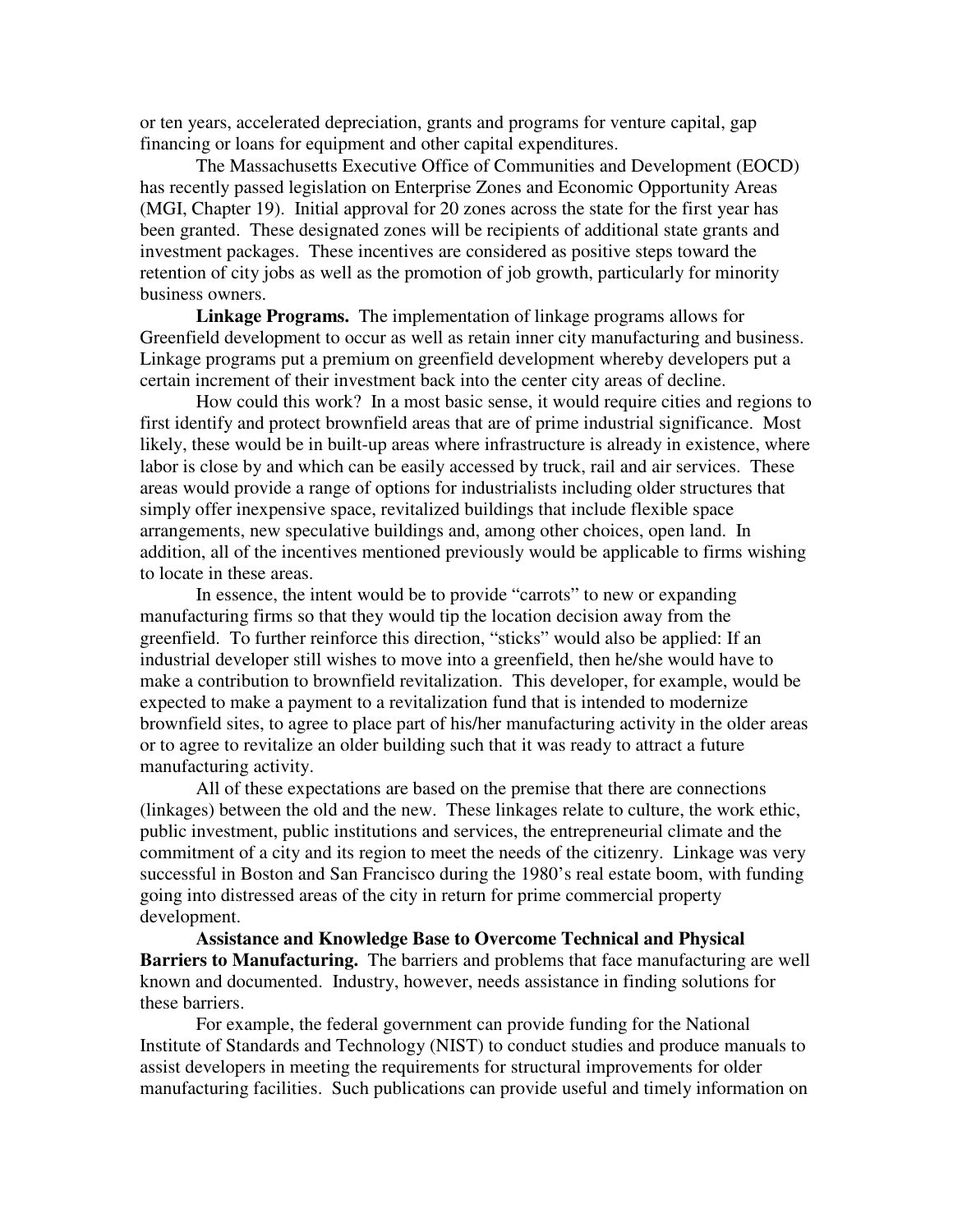topics ranging from asbestos removal to guidelines on meeting freight elevator or ADA requirements.

 Furthermore, research on efficient methods for vertical production processes would enable many older three- or four-story buildings to be of use once again. The Center for Manufacturing Productivity at the University of Massachusetts is one example of an organization that assists manufacturers with making the production process more efficient.

**Streamlining the Permitting Process.** Under current procedures, it is not uncommon for manufacturers or developers to wait up to two years for permits to either expand existing facilities or develop new ones. The quagmire of environmental and procedural requirements has only served to promote an anti-business climate within many urban areas across the country. In the time that it takes to simply wait for a permit, a new facility can be constructed in a greenfield site.

 Streamlining the permitting process by creating one-stop shopping, where one person or agency acts as the key contact for an appropriate project, could save a developer time and money. Another method often used is the process of pre-clearance. This process works effectively when a community clearly states the thresholds of site development, traffic, infrastructure and use up-front. Thereby, a developer who meets these thresholds and use criteria is allowed to go ahead with the project without having to wait for lengthy approvals.

**Creating Protected Industrial Zones.** As absorption rates for industry are slower than those for commercial, retail or residential uses, developers and investors looking for a quick return on investment are more apt to convert industrial facilities into commercial or residential uses. This phenomenon tends to remove from the market inexpensive industrial space that could be used for starter industry and incubator firms.

 Protected Industrial Zones (PIZ) could stipulate that a developer or an owner of an industrial facility cannot convert the facility into an alternative use for a period of say three years. This insures that the owner/developer will make a sincere effort to keep the facility in industrial use.

 The establishment of PIZs will encourage the continuation of manufacturing activity in the center city. PIZs have been particularly successful in Chicago's inner city as literally thousands of jobs have been saved through the creation of Protected Industrial Zones.

**Tax Base Sharing.** The influence of "home rule" across the United States has had a dramatic impact on the location of industrial firms. Home rule powers allow communities, through the property tax, to gain revenues for all private properties within their jurisdictions. It doesn't matter how close the site is to the neighboring community, whether the adjacent community suffers from new traffic problems or performance related impacts (i.e. smell, noise, vibrations) resulting from neighboring development or whether a new plant has anything in common with its host community. The fact remains, under traditional home rule, it is a "winner take all" environment.

 The influence of home rule can be noted best in our greenfields. As industries move to nearby suburban locations they leave behind decades of public investments that, too frequently, are unpaid. These industries, now paying taxes to the suburban locations, still typically rely on the center city for many of the factors that influence their growth.